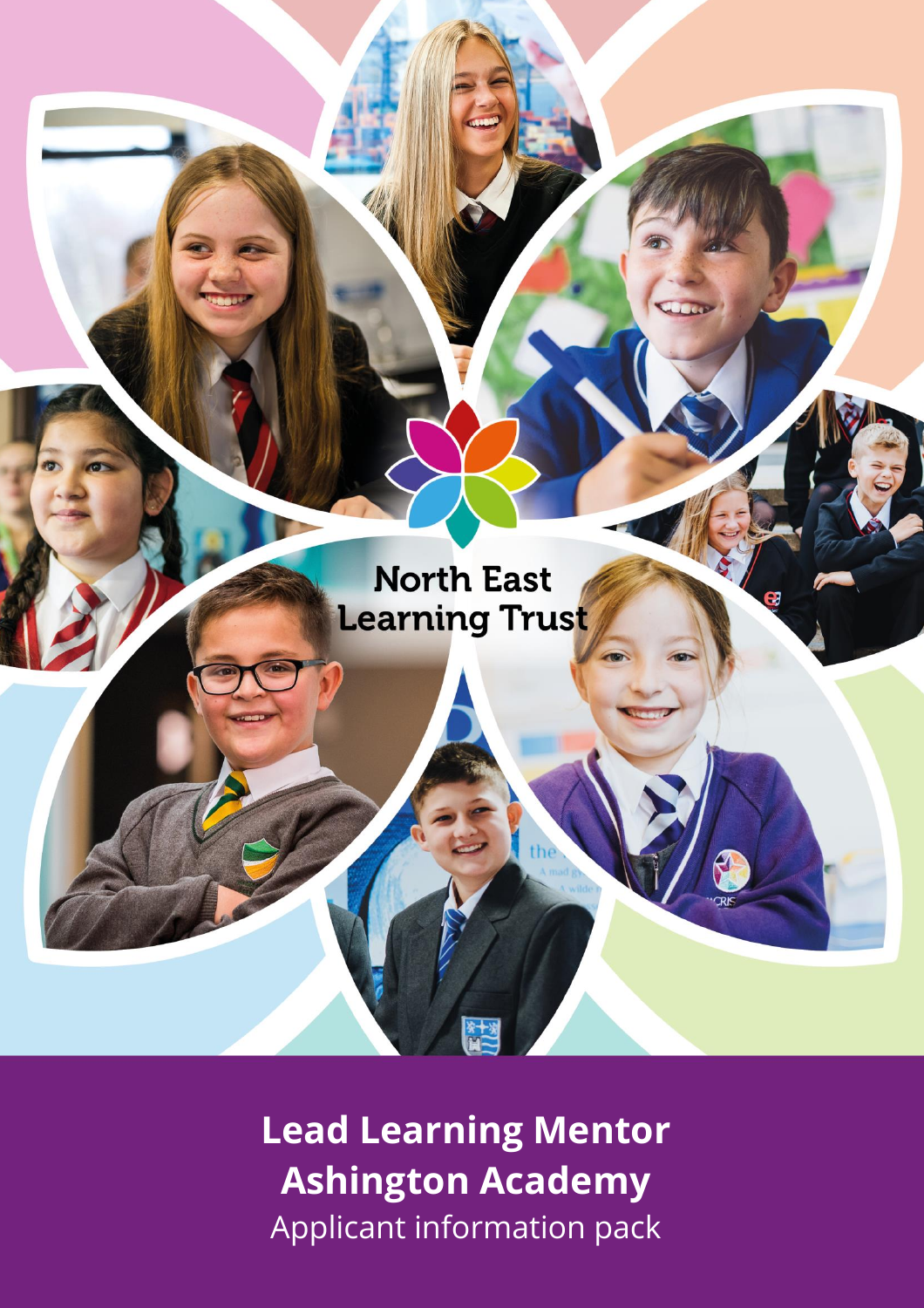# **Lead Learning Mentor**

**Required as soon as possible**

**Grade 3, SCP 7 – 11 (£20,092 - £21,748) actual salary £17,728 - £19,189**

## **37 hours per week, term time plus 5 additional days Permanent**

We are looking for an enthusiastic and committed member of staff to join our team in providing high quality learning support and guidance to our students. A key part of this role is to challenge, motivate and inspire young people to achieve their potential and help them overcome any barriers to learning.

#### **We are committed to:**

- A vibrant learning community with enthusiastic and engaging students
- A positive and caring ethos
- An excellent learning environment and resources
- A team of hardworking, dedicated and friendly staff where everyone is valued
- A supportive and effective governing body

## **We can offer:**

- National Terms and Conditions of Employment (NJC Green Book)
- Local Government Pension Scheme
- Employee Assistance Programme providing free confidential advice and counselling service 24/7 365 days per year

## **The successful candidate will:**

- Take a lead role in the delivery of interventions, including evaluation of interventions.
- Challenge and motivate students, promoting and reinforcing self-esteem.
- Have highly developed communication, organisational, negotiation and interpersonal skills

## **Deadline: Noon on Thursday 3 February**

Shortlisting will take place Friday 4 February interviews taking place wc 7 February 2022.

## **How to apply:**

Application packs can be downloaded from the website.

Letters of application should be no more than two sides of A4 and should be returned with application forms to jade.hutton@bedlingtonacademy.co.uk or by post to Jade Hutton, Bedlington Academy, Palace Road, Bedlington, NE22 7DS.



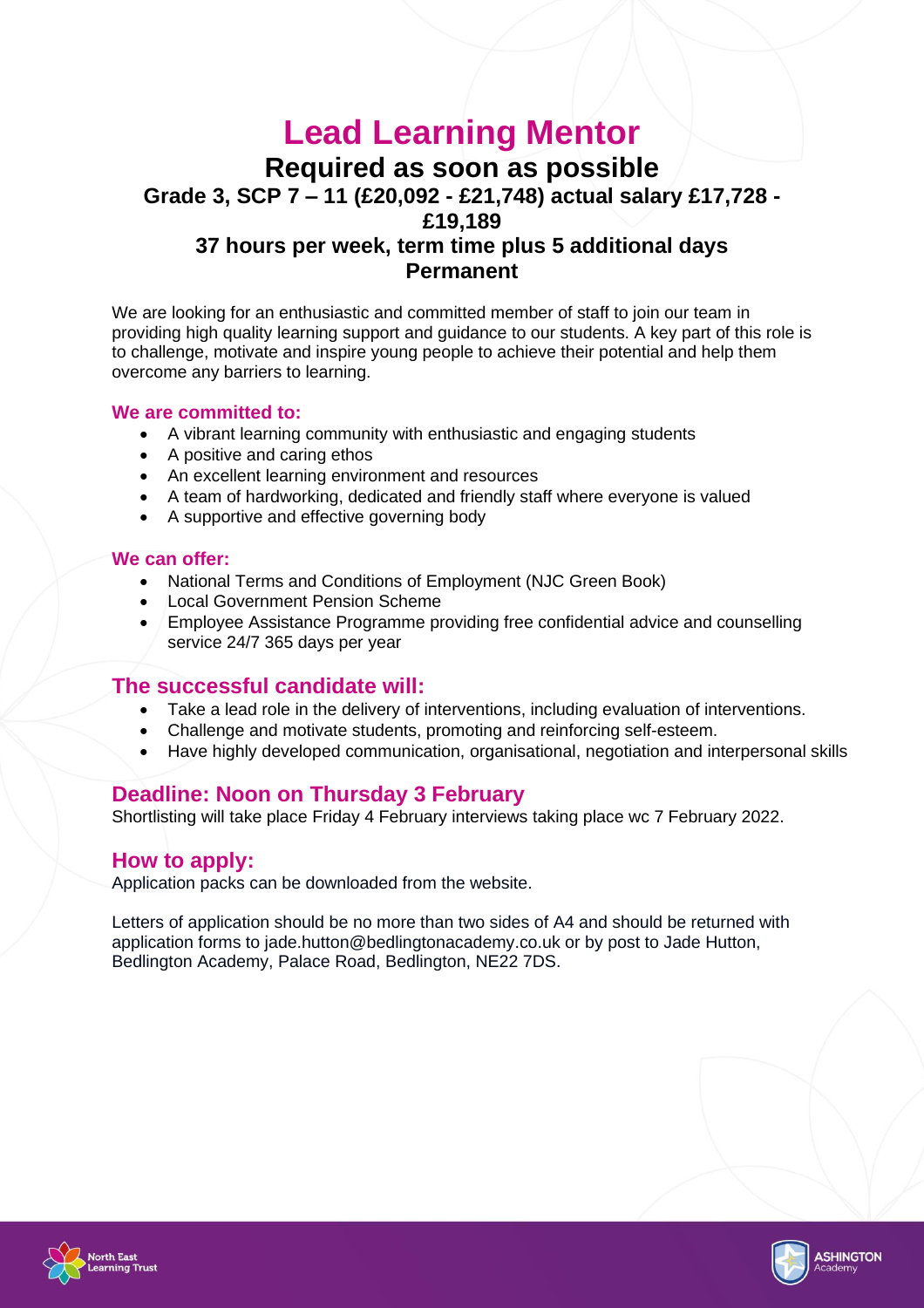## **Job description**

## **Post title:**

Lead Learning Mentor

## **Responsible to:**

**SENCo** 

## **Job purpose:**

To provide high quality learning support and mentoring service within the Learning Hub.

## **Duties and responsibilities:**

- To take a lead role in the delivery of interventions, including evaluation of these interventions.
- To take a lead role in the development and maintenance of the Learning Hub as the main base for learning support and mentoring.
- To promote and support the development of literacy, numeracy and social skills through the planning and delivery of intervention within the Learning Hub.
- To support the organisation of whole school intervention and to ensure the maintenance of records relating to interventions are kept up to date including evidence the impact of these interventions.
- To ensure the updating of displays within the Learning Hub.
- To support students within the Learning Hub with ICT and other resources.
- To ensure that the Learning Hub supports the whole school homework policy, and the support is available to students within the extended school day.
- To manage student use of the Learning Hub with the school behaviour policy.
- To promote any reading schemes that the Trust may implement.
- To support and promote the whole school literacy and numeracy policy.
- To plan and organise the school's involvement with literacy and numeracy initiatives
- To assist with the development, implementation, and review of EHCP's/IEP's
- To provide CEIAG to students within the Learning Hub.
- To support the administration of work experience for the school community.
- To liaise with external agencies as appropriate.

## **GENERAL:** To be a part of the Inclusion team

## **Duties and responsibilities:**

- To undertake first aid duties and manage the flow of incidents as requested
- To provide cover for front office duties as and when required.

The duties and responsibilities highlighted in this Job Description are indicative and may vary over time. Post holders are expected to undertake other duties and responsibilities relevant to the nature, level and extent of the post and the grade has been established on this basis.

## **Health and Safety:**

It is the responsibility of individual employees at every level to take care of their own health and safety and that of others who may be affected by their acts at work. This includes co-



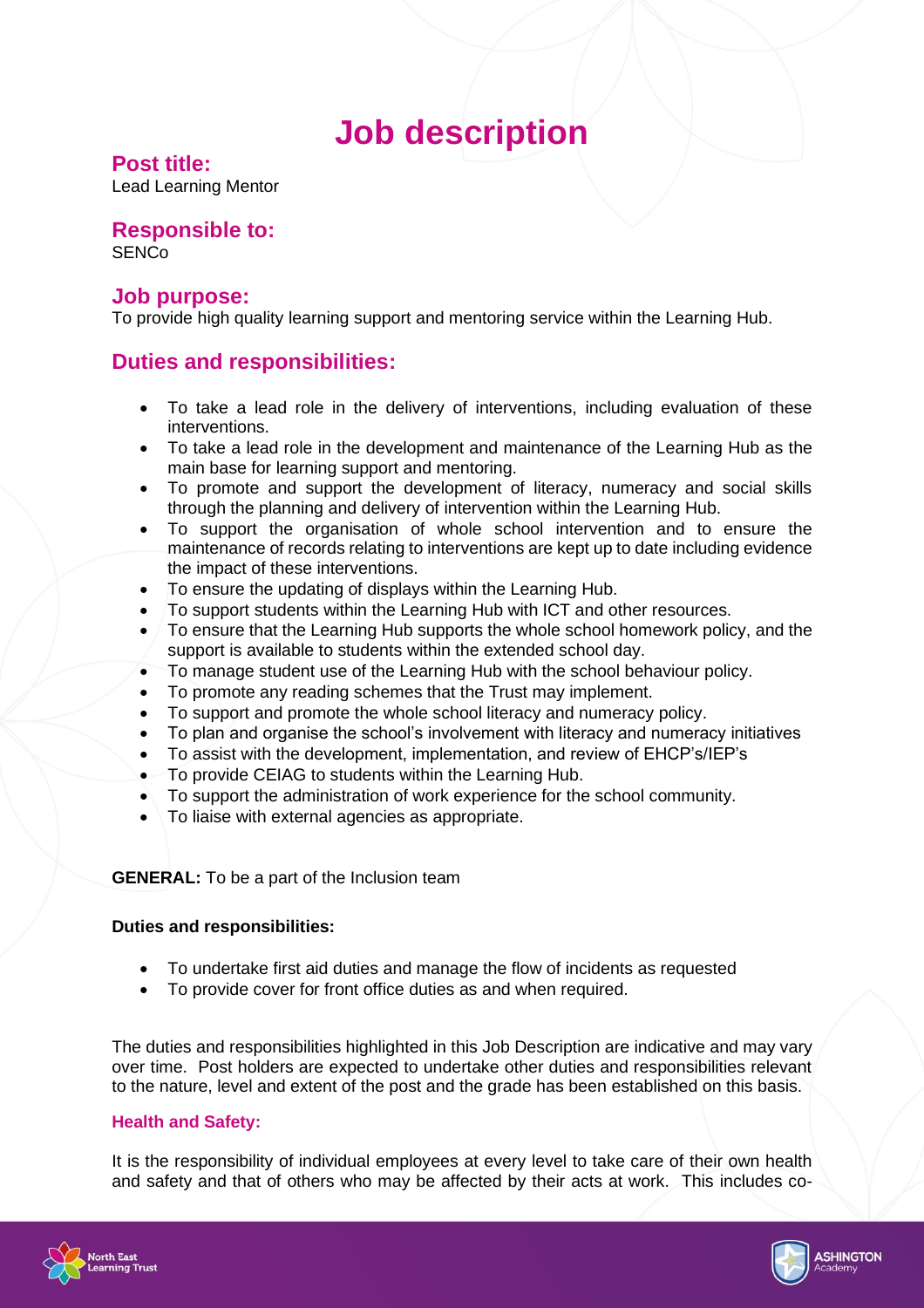operating with the Trust and colleagues in complying with health and safety obligations to maintain a safe environment and particularly by reporting promptly and defects, risks or potential hazards. Specifically:

- To report any incidents/accidents and near misses to your line manager<br>• To ensure own safety and safety of all others who may be affected b
- To ensure own safety and safety of all others who may be affected by the Trust's business

#### **Safeguarding**

The Trust has a Child Safeguarding policy and procedure in place and is committed to safeguarding and promoting the welfare of all its students, each student's welfare is of paramount importance to us and you are expected to share this commitment. All staff will fully comply with the Trust's policies and procedures, attend appropriate training, inform the Designated Person of any concerns, record any potential safeguarding incidents appropriately.



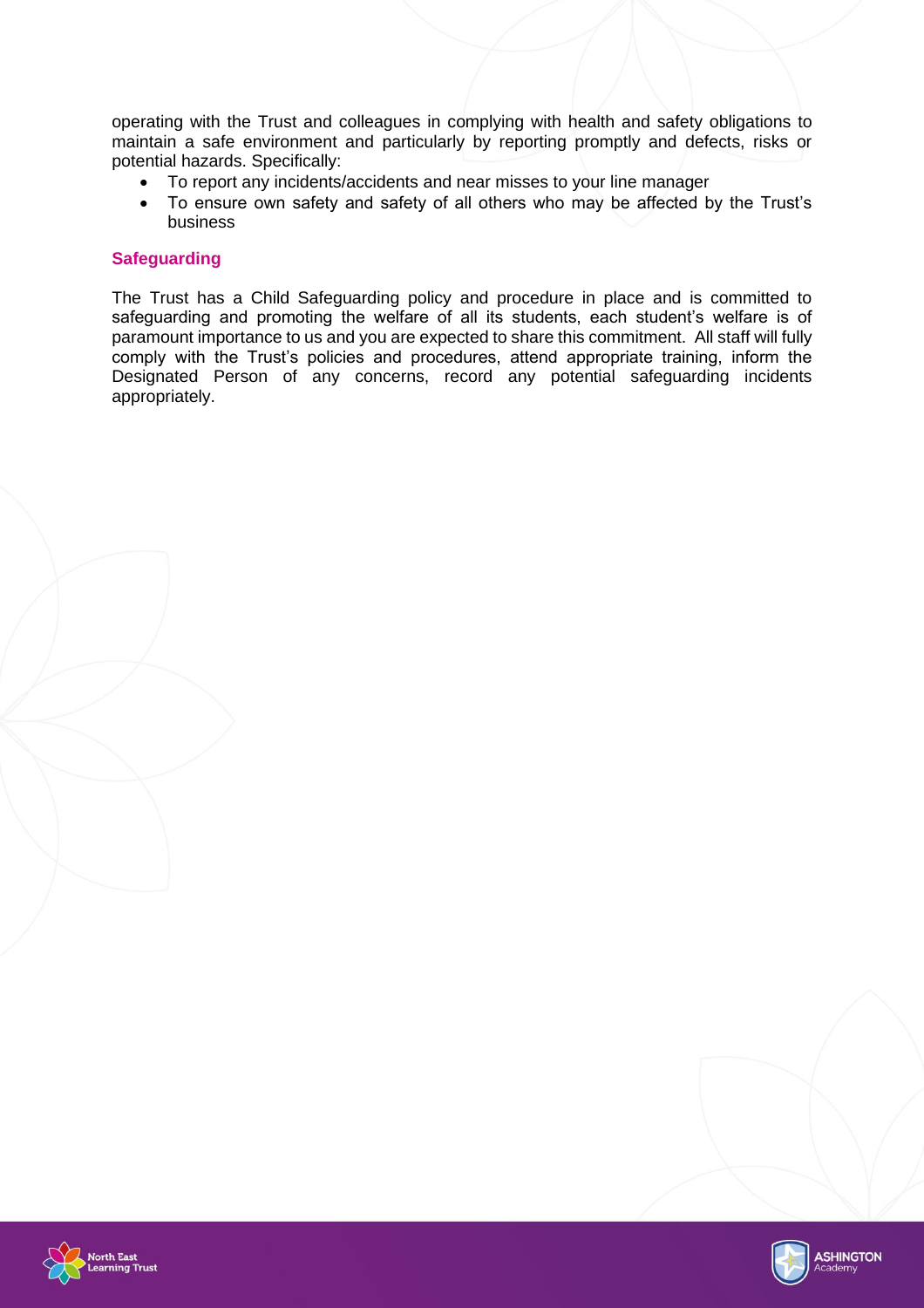## **Person specification**

|                        | <b>Essential</b>                                                                                                                                                                                     | <b>Desirable</b>                                                                                                                                                                                                                              |
|------------------------|------------------------------------------------------------------------------------------------------------------------------------------------------------------------------------------------------|-----------------------------------------------------------------------------------------------------------------------------------------------------------------------------------------------------------------------------------------------|
| Education/training     | Level 3 qualification in appropriate area<br>Excellent literacy and numeracy skills<br>First Aid certificate (or willingness to<br>undertake)                                                        | Level 6 Diploma Careers Guidance and<br>Development or equivalent or willingness to<br>work towards<br>Understanding of the principles of child<br>development and the learning process<br><b>ELSA (Emotional Literacy Support Assistant)</b> |
| Experience             | Experience of working with secondary age<br>children in/out of the classroom                                                                                                                         | Experience of career advice and guidance<br>with secondary school age children<br>Experience of working within a learning<br>support centre                                                                                                   |
| Aptitude and<br>skills | Ability to use learning technologies<br>Ability to work within recognised policies<br>and procedures<br>Ability to work independently<br>Ability to plan work to support students'<br>learning needs |                                                                                                                                                                                                                                               |
| Personal qualities     | Enthusiastic<br><b>Resilient</b><br>Good communicator                                                                                                                                                |                                                                                                                                                                                                                                               |

## **References:**

References will be requested prior to interview, except for non-teaching roles where there are exceptional circumstances, and the applicant does not give consent to do so on the application form.

#### **DBS:**

North East Learning Trust is committed to safeguarding and promoting the welfare of children and young people and expects all staff and volunteers to share this commitment.

An application for a DBS certificate will be submitted for all candidates once they have been offered the position. For posts in regulated activity, the DBS check will include a barred list check. During the recruitment process, any offences, or other matters relevant to the position will be considered on a case-by-case basis.